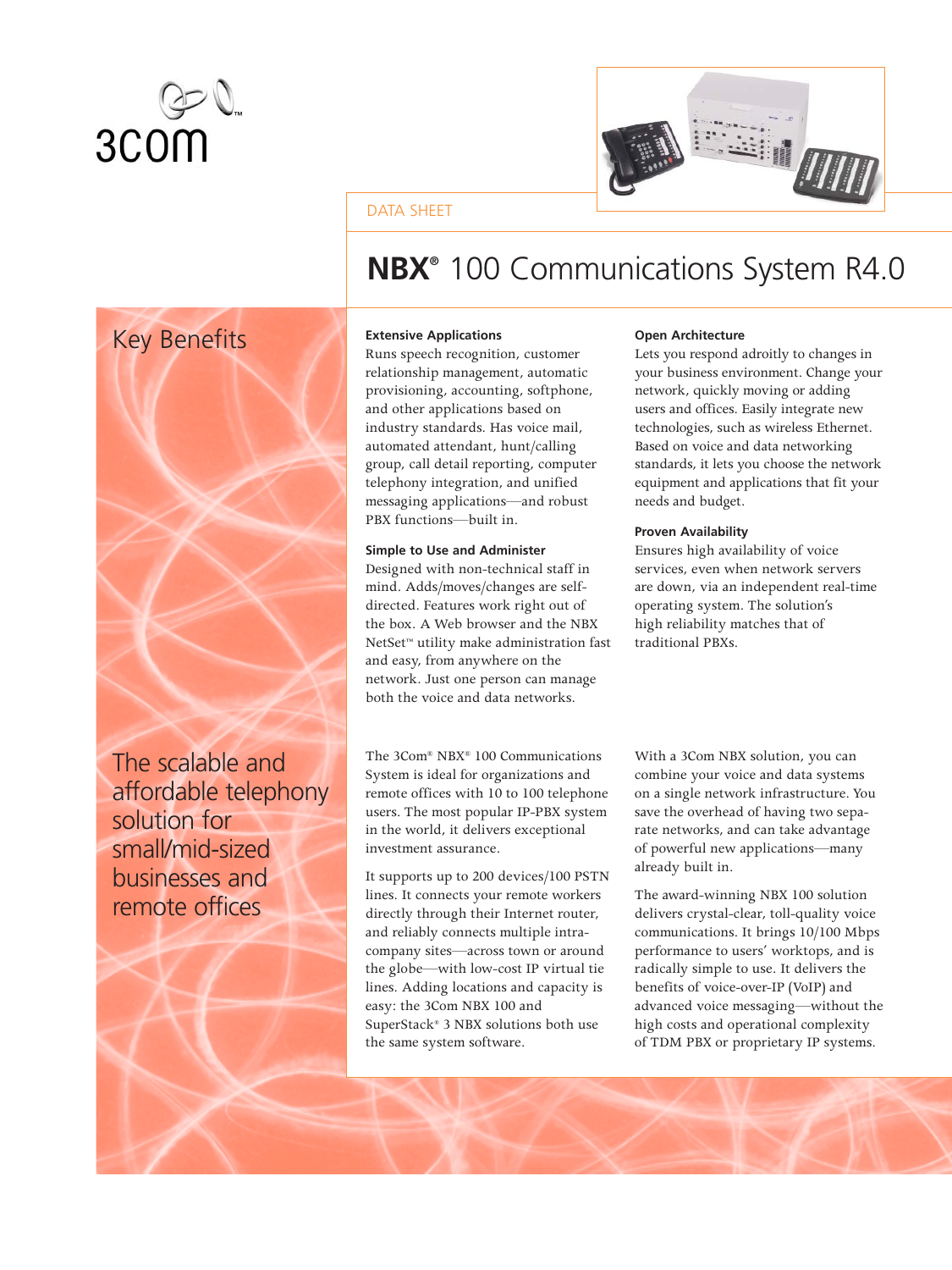# 3Com NBX 100 Communications System Features and Benefits

| Features                                                                                                                                                                                           | <b>Benefits</b>                                                                                                                                                                    |
|----------------------------------------------------------------------------------------------------------------------------------------------------------------------------------------------------|------------------------------------------------------------------------------------------------------------------------------------------------------------------------------------|
| <b>Scalable</b>                                                                                                                                                                                    |                                                                                                                                                                                    |
| Supports up to 200 devices (line cards and stations)                                                                                                                                               | Can mix and match up to 200 user phones and PCs, public or leased<br>lines, and services                                                                                           |
| Supports IP, Ethernet, and analog (2500 series compatible) phones<br>and devices                                                                                                                   | Use whatever you like: 10/100 Mbps or 10 Mbps Ethernet NBX<br>phones, routers, switches, hubs; G3 faxes, analog phones, cordless<br>phones, or NBX pcXset PC softphones            |
| Supports 200 voice mail (VM) boxes and up to 150 phantom mailboxes,<br>80 hours message storage, and 12 automated attendant (AA) ports                                                             | Adding to the built-in 30 minutes of VM storage and 4 AA ports is fast<br>and cost-effective with upgrade software                                                                 |
| Supports up to 25 analog CO cards, 3 T1/PRI cards, 3 E1/PRI cards,<br>12 ISDN BRI-ST cards; plus H.323 and PRI QSIG                                                                                | Can connect worldwide: up to 100 analog CO lines, 72 T1/PRI<br>channels, 90 E1/PRI channels, 96 ISDN BRI-ST channels; plus create<br>intra-company tie lines                       |
| Multisite networking via NBX IP Virtual Tie Line licenses*                                                                                                                                         | Creates IP-based virtual tie line to other NBX solutions; homogeneous<br>signaling over IP reduces toll charges                                                                    |
| Multisite networking via NBX ConneXtions H.323 Gateway licenses*                                                                                                                                   | Creates IP-based connections to PBXs and other NBX solutions; simple<br>software gateway reduces toll charges                                                                      |
| <b>Extensive Applications</b>                                                                                                                                                                      |                                                                                                                                                                                    |
| Already built in: voice mail and automated attendant (both available<br>in multiple languages), unified messaging, CDR, CTI, and more                                                              | Saves you money and implementation time; languages for your<br>multinational offices                                                                                               |
| Off-the-shelf applications* from 3Com NBX Providers (SPs) and<br>other 3rd-party vendors: automated provisioning, call accounting<br>and billing, CRM, CTI, TAPI/WAV, speech recognition, and more | Increase productivity, customer satisfaction, and revenues;<br>applications are affordable and work right out of the box                                                           |
| NBX Call Center application*                                                                                                                                                                       | Brings small/mid-sized call centers and their remote agents high-end<br>capabilities—including real-time reporting, alarms                                                         |
| NBX VPIM Multisite Messaging Exchange license*                                                                                                                                                     | Connect intra-company messaging systems worldwide: provides<br>NBX sites with voice-mail exchange over IP                                                                          |
| NBX 3rd-Party Messaging license*                                                                                                                                                                   | Connects NBX solutions to messaging systems from SPs and other<br>3rd-party vendors over IP                                                                                        |
| Built-in Palm PDA support                                                                                                                                                                          | Use your infrared Palm PDA for dialing and CTI applications (requires NBX<br>2102-IR business phone)                                                                               |
| Built-in Hunt and Calling Group services support up to 48 groups;<br>are password protected                                                                                                        | Ensure no inbound calls are missed; ideal for sales, support, and<br>customer service groups, and offices without attendants                                                       |
| Open Architecture: Based on Voice and Data Network Standards                                                                                                                                       |                                                                                                                                                                                    |
| Supports Quality of Service (QoS), IEEE 802.11, 802.1p/Q, 802.3,<br>IP ToS, IP DiffServ                                                                                                            | Prioritizes and expedites both voice and data traffic on the LAN/WAN,<br>ensuring crystal-clear voice communications                                                               |
| Built-in computer telephony integration (CTI) for all users                                                                                                                                        | Supports TAPI 2.x and TAPI/WAV applications, allowing implementation<br>of business-enhancing applications                                                                         |
| Built-in unified messaging (IMAP4) support                                                                                                                                                         | Presents voice and e-mail messages in a single inbox, making employees<br>more efficient                                                                                           |
| Simple to Administer, Simple to Use                                                                                                                                                                |                                                                                                                                                                                    |
| Administration is Web browser-based<br>(Netscape Navigator or Microsoft Internet Explorer)                                                                                                         | Dramatically reduces administration costs; administer from anywhere<br>on the network—locally or remotely                                                                          |
| Built-in NBX NetSet™ administration utility                                                                                                                                                        | Guides you expertly through administrative tasks with easy-to-use GUI;<br>provides users with phone training and customization tips                                                |
| Supported by 3Com Network Supervisor Version 3.0                                                                                                                                                   | Simplifies networking mapping and monitoring                                                                                                                                       |
| Traditional PBX functions and call features                                                                                                                                                        | Includes services and features familiar to PBX users                                                                                                                               |
| Built-in 3Com NBX Voice Mail software                                                                                                                                                              | Save time and money with intuitive voice mail and automated attendant                                                                                                              |
| Built-in call detail reporting (CDR)                                                                                                                                                               | Makes it easy to monitor and manage call flow, as well as track usage                                                                                                              |
| <b>High Availability</b>                                                                                                                                                                           |                                                                                                                                                                                    |
| Real-time operating system (WindRiver VxWorks) is proven in<br>mission-critical applications                                                                                                       | Ensures system availability; works independently of the NOS; server<br>or PC failures do not impact phone service; high reliability matches or<br>exceeds that of traditional PBXs |
| 3Com Ethernet Power Source*                                                                                                                                                                        | Powers 3Com Ethernet devices via 10/100 Mbps LAN cabling, avoiding<br>dependence on outlets and desktop power sources                                                              |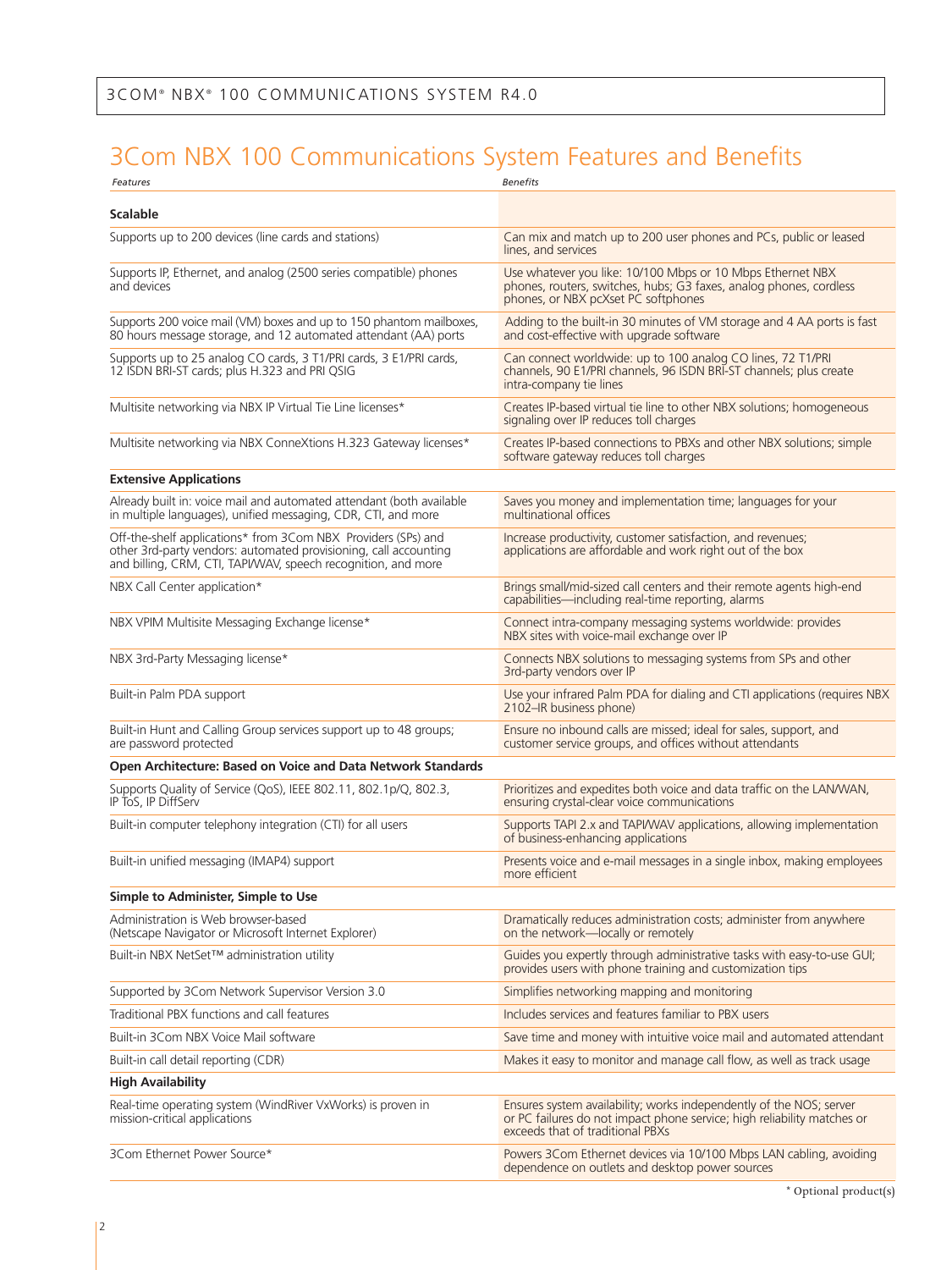# Specifications **Dimensions** and Weight

# **(Chassis)**

Height: 26.47 cm (10.5 in) Width: 43.18 cm (17.3 in) Depth: 22.56 cm (9 in) Weight (empty): 10 kg (22 lb) Weight (configured): 13.5 kg  $(30$  lb)

#### **Language Support**

Cantonese Chinese, Mandarin Chinese; Australian English, U.S. English, U.K. English; Parisian French; German; Italian; Castilian Spanish, Mexican Spanish

#### **Power Requirements**

Chassis: 230/115 VAC, 60/50 Hz,  $2/4A$ 

### **Power Dissipation**

Chassis: 200 W (maximum) Phone: 5 W (maximum)

#### **Environmental Ranges**

Operating temperature: 0 to 40°C (32 to 104°F) Storage temperature: - 40° to +70 $\rm^{\circ}$ C (-40 $\rm^{\circ}$  to +158 $\rm^{\circ}$ F) Humidity: 5% to 85% noncondensing

## **Network Access Standards**

National Requirements FCC Part 68, Canada CS03 CTR4/A1 (Commission Decision 98/520/EC)

#### **Safety**

UL/CUL 1950 3rd Edition IEC 60950: 1991 + A1, A2, A3 and A4. National deviations for Europe and Australia.

## **Emissions**

FCC Part 15 Class A and B EN 55022:1994/A1: 1995/A2:1997 Class A VCCI Class A AS/NZS 3548:1995 Class A

### **Immunity**

EN 55024:1998

# Ordering Information **NBX 100 Call Processor**

One required per system; manages all call traffic. Embedded application hosting, external application gateway connectivity, and telephony adjunct connectors for Music on Hold (1/8" RCA) and Paging (RJ-11). One 10BASE-T MDI uplink port. Includes one system hard disk, 10 languages to choose from, and one NBX 100 Resource Pack Kit (3C10174R4.0). 3C10110

#### **NBX 100 Chassis**

Five universal card slots plus one call processor card slot; NBX Voice Mail system license for four automated attendant (AA)/voice mail (VM) ports and 30 minutes of message storage; one switchable 110/220 V, 50/60 Hz AC power supply; one 2.43 m/8 ft U.S. power cord; and 48.26 cm/19 in rack/wall mounting ears. 3C10111

### **NBX Analog Line Card**

Terminates up to four Loop Start PSTN telephone lines to the NBX system via four RJ-11 interfaces. Includes built-in Caller ID support (service must be purchased from your telco/PTT) and built-in power failure transfer jack.

#### **NBX T1/PRI Trunk Card**

Terminates a standard voice T1 or T1/PRI circuit into the NBX system. Supports 24 DSO (T1) voice channels. Includes one RJ-45 port and one 10 Mbps MDIX (switch) port for load balancing.

# **NBX E1/PRI Trunk Card**

Terminates a standard voice E1 circuit into the NBX system. Supports 30 E1 voice channels. Includes one RJ-45 port and one 10 Mbps MDIX (switch) port for load balancing. 3C10165\*\*

#### **NBX BRI-ST Trunk Card**

Terminates up to eight ISDN BRI-ST lines into the NBX system. Includes four RJ-45 ports and one serial diagnostics port. 3C10164-ST\*\*

#### **NBX 10BASE-T Hub Card**

Includes eight shared 10BASE-T (RJ-45) ports and one 10BASE2 BNC uplink port.

3C10115

3C10114

3C10116B

### **NBX Analog Terminal Card**

Terminates up to four tip/ring (2500 series compatible) analog devices, such as analog phone, cordless phone, Group 3 fax machine, speakerphone adjunct, etc. Includes four RJ-11 ports. Does not support modems. 3C10117

#### **NBX Analog Adapter** Terminates one tip/ring (2500 series compatible)

analog device. Includes one RJ-11 port and one 10BASE-T (RJ-45) hub port for connecting an NBX phone, computer, printer, or other Ethernet device. Does not support modems. 3C10120

#### **NBX 1102 Business Phone**

Includes 10BASE-T (RJ-45) hub port, 2-line 16-character LCD display with 3 soft keys, 18 programmable buttons, 10 feature buttons, LEDs, and an external AC power brick. Charcoal gray.

3C10121

# **NBX 2102 Business Phone**

Includes switched 10BASE-T/100BASE-TX (RJ-45) port, 2-line 24-character LCD display with 3 soft keys, 18 programmable buttons, 10 feature buttons, LEDs, and an external AC power brick. Charcoal gray. Requires NBX solution with R3.0 or later.

3C10226A-XX\*

#### **NBX 2102-IR Business Phone**

Includes wireless infrared port for Palm PDA dialing and CTI, switched 10BASE-T/100BASE-TX (RJ-45) port, 2-line 24 character LCD display with 3 soft keys, 18 programmable buttons, 10 feature buttons, LEDs, and an external AC power brick. Charcoal gray. Requires NBX solution with R3.0 or later.

3C10228IRA-XX\*

#### **NBX 2101 Basic Phone**

Includes switched 10BASE-T/100BASE-TX (RJ-45) port, 2-line 24-character LCD display with 3 soft keys, 3 programmable buttons, and an external AC power brick. Charcoal gray. Requires NBX solution with R4.0 or later.

3C10248B-XX\*

#### **NBX 1105 Attendant Console**

Supports up to 100 programmable functions via a dedicated BLF button with status LED (50 buttons with high/low shift position). Includes 10BASE-T (RJ-45) port and an external AC power brick. Charcoal gray.

3C10123

## **NBX Phone Wall Mount Bracket**

Makes wall mounting of NBX phones easier and sturdier; allows the use of a standard telco wall plate. Charcoal gray. 3C10247

#### **Ethernet Power Source (EPS)**

Supplies electrical power directly to 3Com 10BASE-T and 100BASE-TX devices (such as NBX phones, NBX attendant consoles, and 3Com wireless access points) from a central location via twisted-pair Ethernet cable, eliminating the need to dedicate a local power outlet and a power cable to each device. Note: Each NBX phone or attendant console requires one NBX telephone power splitter.

| 12-port (up to 12 devices) | 3C10220-XX* |
|----------------------------|-------------|
| 24-port (up to 24 devices) | 3C10222-XX* |

# **NBX Telephone Power Splitter (12-pack)**

For use with the 3Com EPS. Enables power transfer from the powered pairs in the LAN cable to the power jack on the telephone set; each NBX phone or console requires one splitter. Includes 12 splitters.

3C10223